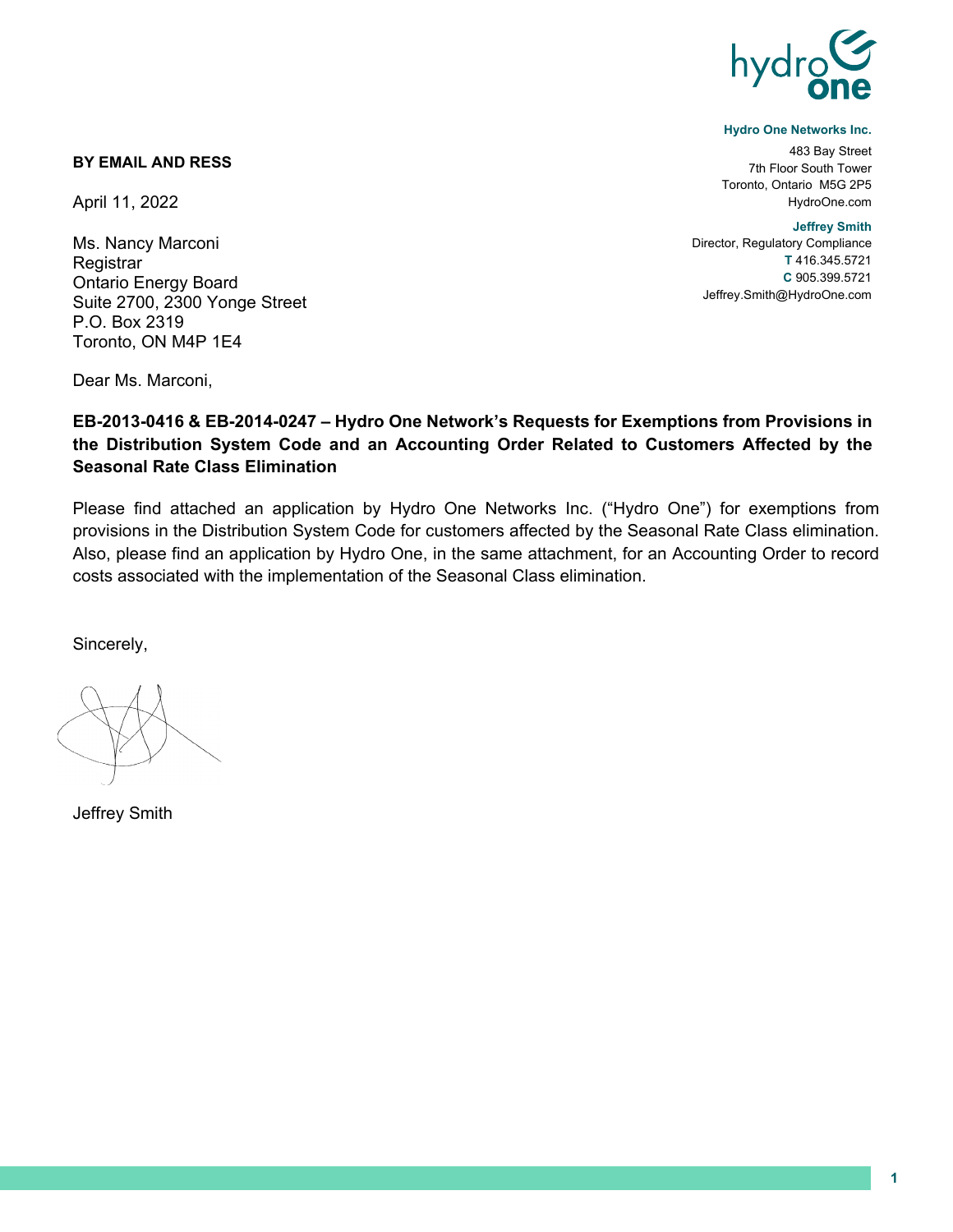# **ONTARIO ENERGY BOARD**

IN THE MATTER OF the *Ontario Energy Board Act, 1998*;

IN THE MATTER OF an Application by Hydro One Networks Inc. for an Order or Orders including an exemption from the following provisions of the Distribution System Code (DSC) for customers affected by the Seasonal Rate Class elimination:

- (a) the requirement that a distributor issue a bill to a residential customer on a monthly basis;
	- (b) the requirement that limits the number of estimated bills that can be issued to a residential customer every 12 months;
		- (c) the requirement that a distributor issue an accurate bill to its customers 98% of the time on a yearly basis; AND

IN THE MATTER OF an Application by Hydro One Networks Inc. for an Accounting Order or Orders to record costs associated with the implementation of the Seasonal Class elimination

### **SUMMARY OF APPLICATION**

- 1. The Applicant is Hydro One Networks Inc. ("Hydro One"), a subsidiary of Hydro One Inc. Hydro One is an Ontario corporation carrying on the business, among other things, of owning and operating electricity distribution facilities in Ontario.
- 2. Hydro One requests an exemption from the following provisions of the Distribution System Code (the "DSC"):
	- (i) Section 2.6.1A, which requires a distributor to issue a bill to a residential customer on a monthly basis;
	- (ii) Section 2.10.2, which limits the number of estimated bills that a distributor may issue to a residential customer to twice every 12 months; and
	- (iii) Sections 7.11.1 and 7.11.7, which require a distributor to issue accurate bills to its customers 98% of the time on a yearly basis.
- 3. The exemptions sought in this Application are for approximately 148,000 customers (the "Seasonal Customers") who will be transitioned from Hydro One's current seasonal rate class to one of three Hydro One residential rate classes according to their respective density.
- 4. Hydro One requests that the exemption be granted until December 31, 2027.
- 5. Hydro One requests that a deferral account be established for recording the costs associated with the implementation of the Seasonal Class elimination.
- 6. Hydro One requests that the proceeding be conducted by way of a written hearing.
- 7. Hydro One also requests that an interim exemption be granted on January 1, 2023, if the Board does not issue a decision on or before this date.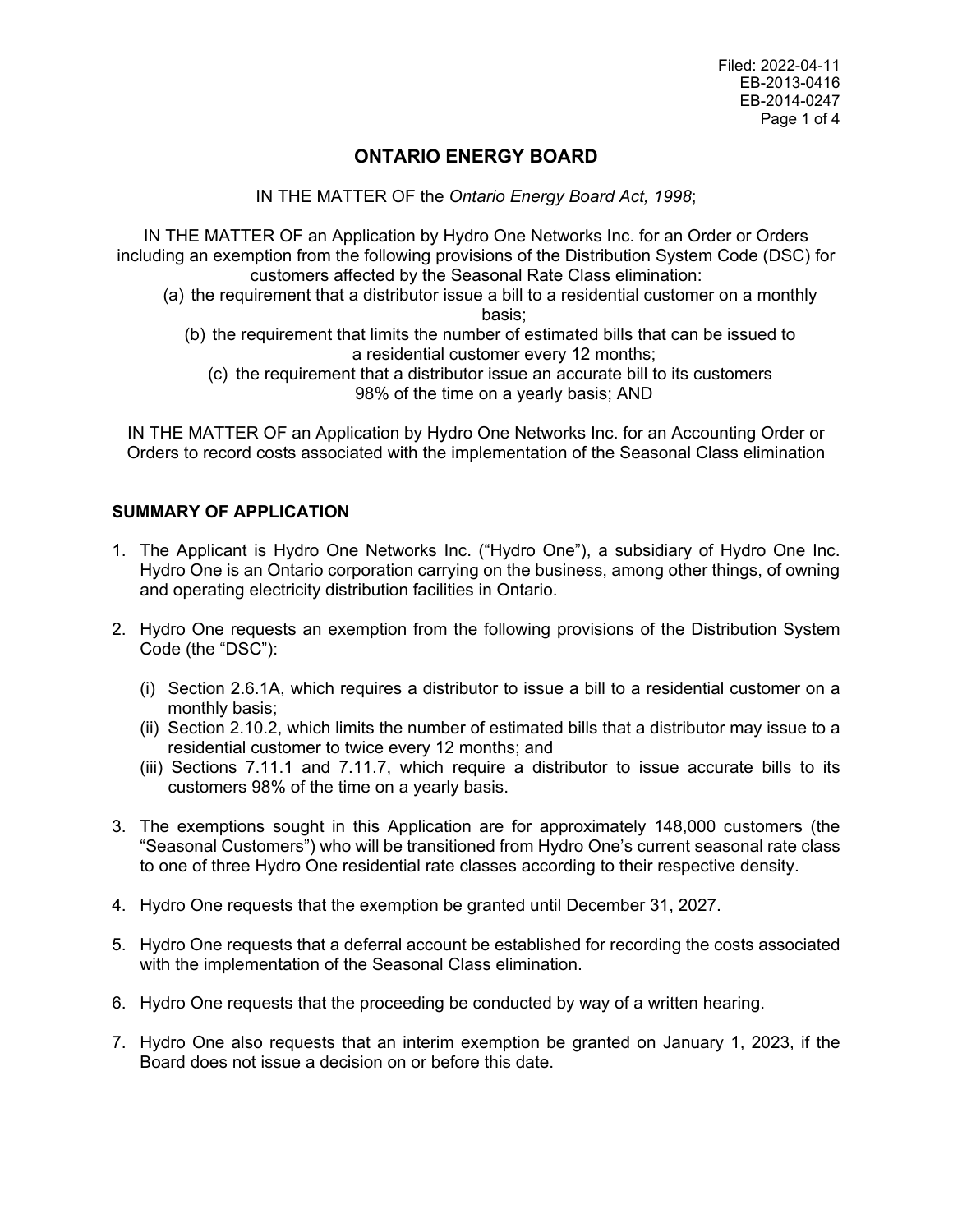Filed: 2022-04-11 EB-2013-0416 EB-2014-0247 Page 2 of 4

#### **1.0 BACKGROUND**

On March 12, 2015, the Ontario Energy Board ("the Board") issued a Decision and Order in respect of the EB-2013-0416 and EB-2014-0247 proceedings in which it determined that Hydro One's seasonal rate class should be eliminated and that existing Seasonal Customers will be moved to one of Hydro One's three residential rate classes according to their respective density ("the Seasonal Decision").

Following a number of procedural steps, on October 15, 2020, Hydro One filed an updated Report on the Elimination of the Seasonal Class (2020 Seasonal Report), which included its implementation plan proposals. On November 10, 2021, the Board issued a subsequent Decision and Order regarding the implementation of the Seasonal Class Decision (the "Implementation Decision"). In this Decision, the Board approved Hydro One's proposed Mitigation Option 2A and an effective date of implementation for this option to be the later of January 1, 2023 or the effective implementation date of the JRAP rate order for 2023.

In accordance with the approved mitigation option, Hydro One will mitigate the bill increases for Seasonal Customers stemming from the Seasonal Decision over a period of 10 years, beginning from the later of January 1, 2023 or the effective implementation date(s) of the JRAP rate order for 2023 rates. In the Implementation Decision, the Board also directed Hydro One to maintain its existing billing and meter reading frequencies for the Seasonal Customers and indicated that Hydro One can request a deferral account to recover the costs associated with the implementation of the Seasonal Decision.

## **2.0 EXEMPTION REQUEST**

Currently, Hydro One's Seasonal Customers are billed quarterly and their meters are read annually. The elimination of the seasonal class and the implementation of the Board's approved mitigation plan will entail a large number of billing, meter reading, customer information system and business process changes that need to be reviewed, assessed and executed. These changes will have a significant impact on Hydro One's rate class structure, which will impact rates for all customer classes. The cost to implement these changes is currently estimated to be in the range of \$3 to \$4 million, with most of these costs expected to be incurred in 2022.

The Board has directed Hydro One to maintain its existing billing and meter reading frequencies for the Seasonal Customers for the time being until such time that the implementation options can be thoroughly examined with meaningful customer input, including the cost and implementation issues associated with each alternative. In order for Hydro One to maintain the existing billing and meter read practices that have been put in place for the Seasonal Customers, Hydro One is requesting an exemption<sup>[1](#page-2-0)</sup> from the following provisions of the DSC:

(i) Section 2.6.1A, which requires a distributor to issue a bill to a residential customer on a monthly basis;

<span id="page-2-0"></span> $1$  A percentage of Seasonal Customers have meters that do communicate reliably with Hydro One's Advanced Metering Infrastructure (AMI) smart meter network, which prevents Hydro One from billing these customers based on actual meter reads. This group of Seasonal Customers is part of a larger subset of customers who are defined as "hard to reach" and are already covered under existing exemptions obtained by Hydro One for this subset of customers.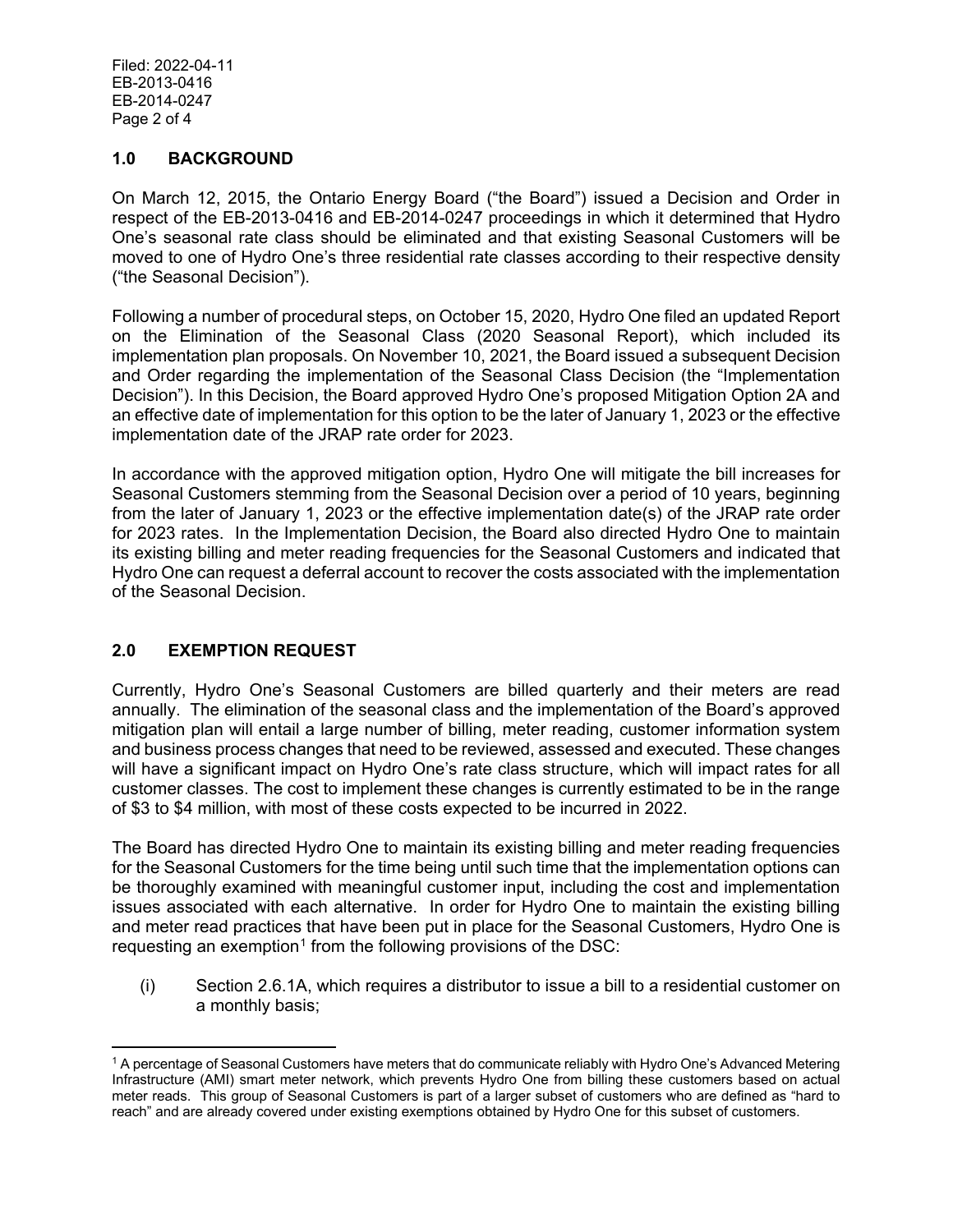- (ii) Section 2.10.2, which limits the number of estimated bills that a distributor may issue to a residential customer to twice every 12 months; and
- (iii) Sections 7.11.1 to 7.11.7, which require a distributor to issue an accurate bill to its customers 98% of the time on a yearly basis.

## **3.0 ACCOUNTING ORDER REQUEST**

Hydro One requests that a deferral account be established for recording the costs associated with the implementation of the Seasonal Decision. In the Implementation Decision, the Board indicated that Hydro One should track the costs associated with the implementation of the Seasonal Decision and that Hydro One should request a deferral account when filing its DSC exemption application for the Seasonal Customers.

Hydro One is therefore proposing the establishment of a new Account 1508 – Other Regulatory Assets, Sub-Account "Seasonal Class Elimination Deferral Account" to record the implementation costs. The deferral account will be subject to the Board's review for future disposition. Since Hydro One will be incurring costs associated with the Implementation Decision before the effective implementation date of the Seasonal Decision, Hydro One is recommending that the deferral account be established as of January 1, 2022.

The proposed deferral account meets the Board's criteria with respect to causation, prudence and materiality. Specifically, the costs to be captured in the Seasonal Class Elimination Deferral Account meet the **causation** criterion since they are clearly outside of the base upon which current and future rates have been derived. With respect to **prudence**, the costs that will be captured in the proposed account meet this criterion, since the Board approved Hydro One's proposed Option 2A for the implementation of the Seasonal Decision. The elimination of the seasonal class and the implementation of the OEB approved mitigation plan would entail a large number of billing, meter reading, communications, customer information system and business process changes, requiring extensive efforts to be completed. In accordance with section 2.0.8 of the Board's Filing Requirements for Electricity Distribution Rate Applications, dated June 24, 2021, Hydro One's **materiality** threshold is one million dollars. As previously indicated, Hydro One expects that the costs recorded in the proposed account will be in the range of \$3-4 million over the course of the implementation period, most of which are expected to be incurred in 2022. The requested deferral account therefore meets the Board's materiality threshold.

Please refer to Appendix A for a copy of the draft accounting order.

#### **4.0 CONCLUSION**

Hydro One is therefore seeking an exemption from the provisions in Sections 2.6.1A, 2.10.2, 7.11.1 to 7.11.7 of the DSC until December 31, 2027 for approximately 148,000 customers who are being transitioned from Hydro One's current seasonal rate class to one of Hydro One's three residential rate classes according to their respective density. The exemption is being requested to comply with and facilitate the Implementation Decision. Hydro One is also requesting the establishment of a new deferral account for recording the costs associated with the Implementation Decision.